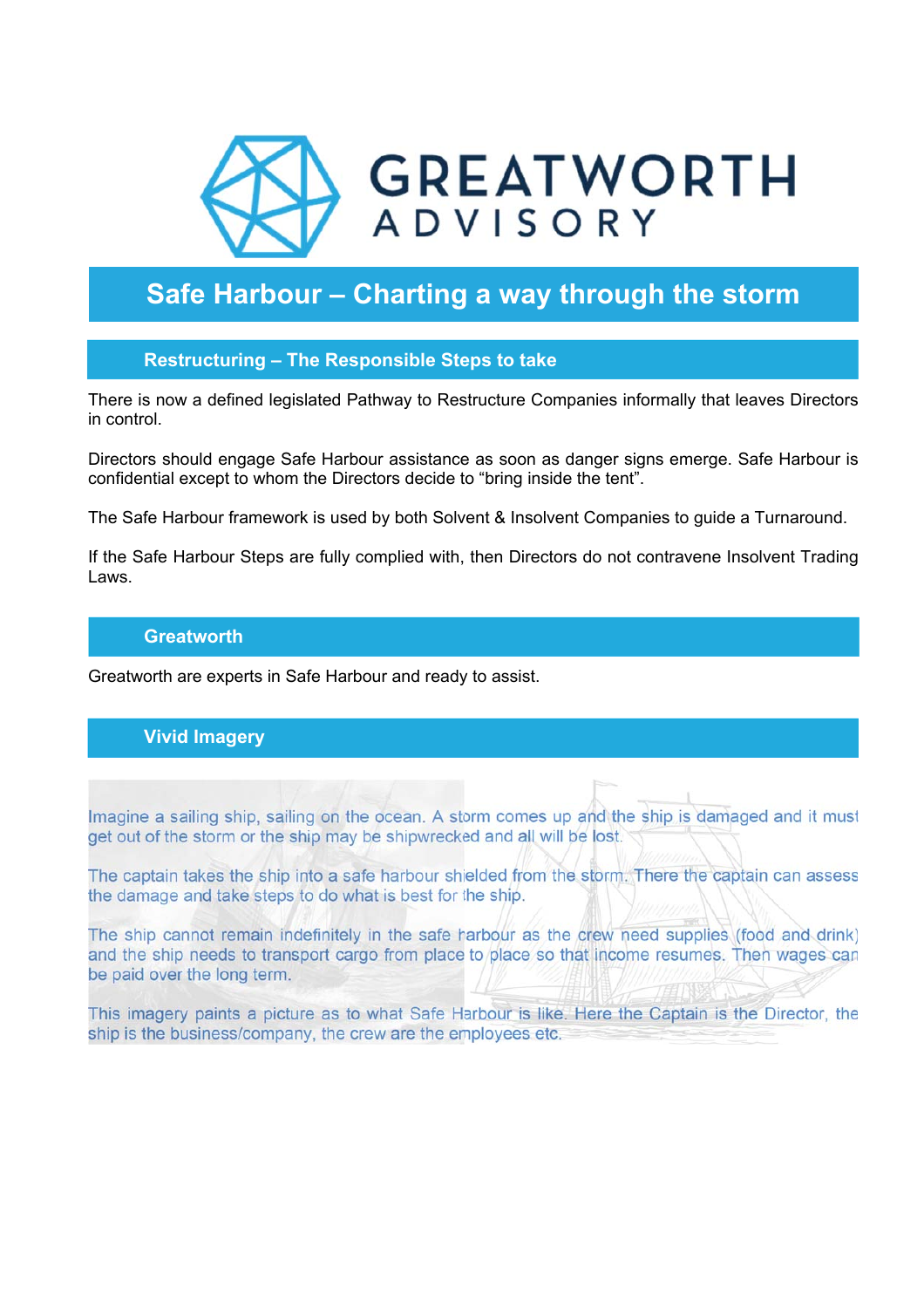# **Poor Cash Flow Does Not Invalidate Safe Harbour**

A company becomes insolvent when it can no longer pay its debts as and when they fall due.

Historically Directors have had a duty to immediately place an insolvent company into external administration or risk being pursued personally by a Liquidator for Insolvent Trading.

Voluntary administrations and Liquidations can be expensive and Directors lose control of the process to the external administrator.

Safe Harbour legislation has been passed recognizing that where other pre-conditions are met it is in the best interests of a company for it to continue to trade whilst insolvent.

#### **Requirements Relaxed During COVID-19**

Contact us to discuss the simpler Safe Harbour rules during COVID-19; and how and for which time periods they apply.

## **Key Requirements**

There are some key requirements for Safe Harbour to commence and continue:

- Employees paid up to date (including superannuation paid on time)
- Tax lodgments are complete
- Directors are keeping and reviewing up to date financial information

If these requirements cannot be met then either:

- An immediate "standstill" followed by an informal debt compromise; or
- A formal insolvency administration will be necessary.

#### **Steps to enter Safe Harbour**

A plan to take action that is in the best interests of the company must be prepared. It is necessary that this plan provides a reasonable chance of a "better outcome" for the company. Whilst "better outcome" is not defined in Legislation it would need to be better than placing a company immediately into voluntary administration or liquidation.

The "better outcome" conclusion must be made on an objective basis, which is why an appropriately qualified independent external expert is engaged.

The external expert will regularly review the company's financial position and review and advise on the company's turnaround plan including to check whether it is compliant.

Once approved the plan should be promptly put into action. If turnaround and compliance steps cease then Safe Harbour protection is lost. Furthermore, in all of their duties Directors must act reasonably.